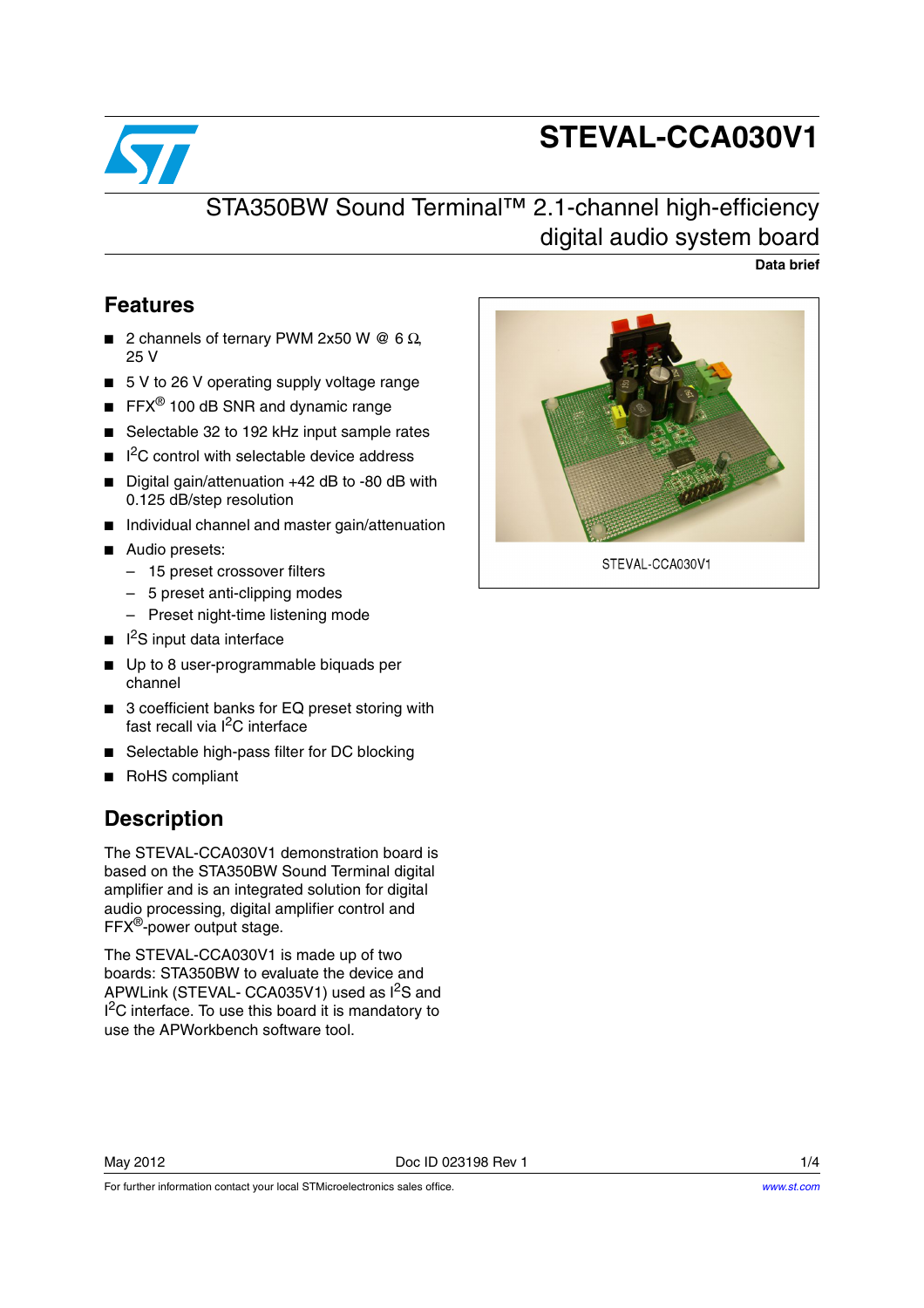## **1 Schematic diagram**

#### **Figure 1. Schematic diagram**



2/4 Doc ID 023198 Rev 1

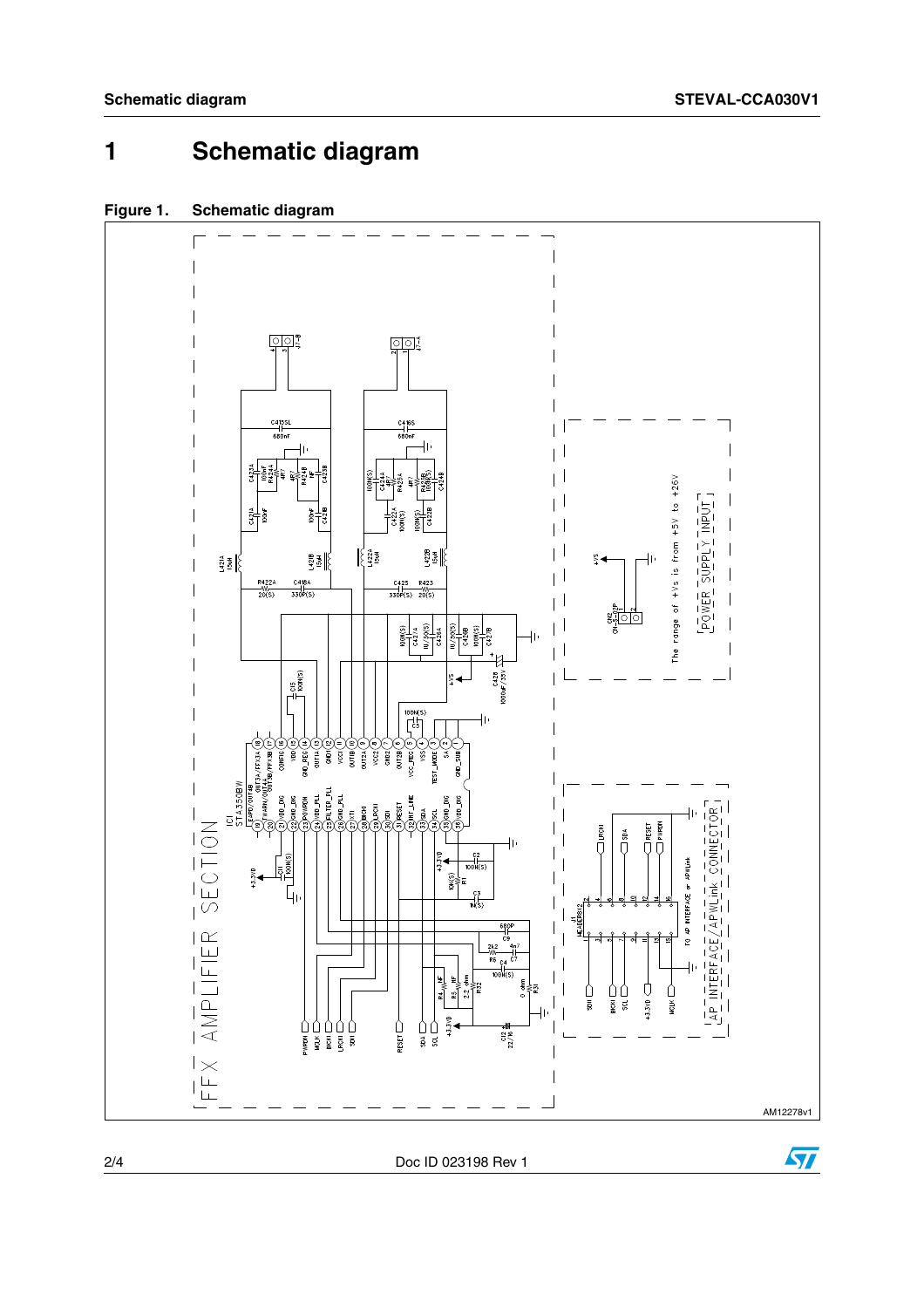# **2 Revision history**

#### Table 1. **Document revision history**

| Date        | <b>Revision</b> | <b>Changes</b>   |
|-------------|-----------------|------------------|
| 28-May-2012 |                 | Initial release. |